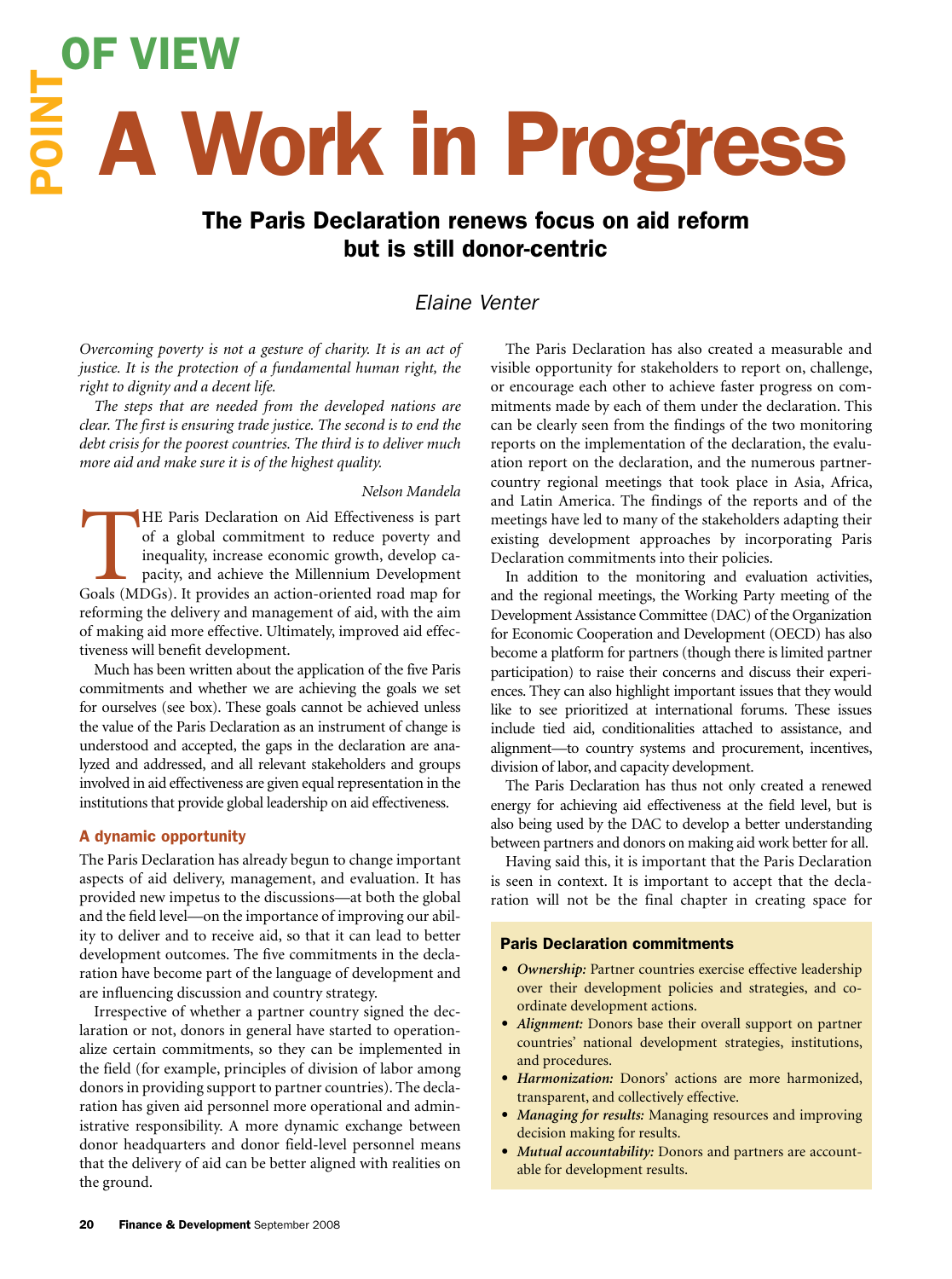

Local women parade during a ceremony in Niamey, Niger.

improved aid management because, as good as it is, it still has gaps that can, and should, be addressed.-

#### Limits and conditions

To understand and address the gaps in the Paris Declaration, one must understand how it came into being. The declaration and its monitoring instrument were drafted by the DAC, with input from a handful of partner countries. Because of this, the Paris Declaration reflects mainly the perspective of the developed world on what needs to be done to improve aid effectiveness. And the monitoring indicators and its targets have been negotiated mainly between the more progressive donors (those who have untied aid, do not require recipients to meet with many policy conditionalities, and so on) and less progressive donors (those who require that policy conditionalities be met by the recipients in exchange for aid, do not use the procurement modalities of the country, and so on), with input from a few partner countries that regularly attend the DAC Working Party meetings. Arguably, this is a primary reason for the underlying, possibly unintentional, donor-centric approach that can be found in many of the indicators used to measure the effectiveness of the declaration.

One example of a donor-centric approach is the wellargued matter of tied aid, which—although presented by partner countries as one of the most important challenges to aid effectiveness—is measured against "progress over time." But progress over time should not be much of a concern,

because the donors have reported that the majority of their aid is already untied. This brings me to the second example. In my view, there is too little quality control of data presented by the donors and the partners when completing the monitoring questionnaire—for example, a majority of the questions are addressed only to the donors. This makes it very difficult for partners to verify the data provided to them by the donors. As a result, when the donors report that the majority of their aid is untied, it is very difficult to challenge the data.

A third, highly contentious example is that of conditionalities. There is a real risk—though, again, possibly unintentional that the Paris Declaration will validate the donors' disregard for the autonomous policy space needed by partner countries to develop and experiment with a range of policy options necessary for their own development.

Two of the Paris Declaration commitments are aid ownership and harmonization. Ownership is measured through a desk exercise by the World Bank. It uses the standards of the World Bank to determine the level of ownership in the partner country. This implies that if the World Bank believes that the partners' development strategies should conform to neoliberal ideology to achieve development goals, then that is how the partners will be measured. (For at least the past two decades, aid has been tied to conditionalities that require market-oriented policy reforms. Carlos Oya (2008), from the School of Oriental and African Studies at the University of London, writes that the "new Aid Agenda has become hegemonic, combining neoliberal economic and institutional reforms with poverty reduction under the overarching umbrella of good governance"—as interpreted by the West namely, an "Anglo-American laissez-faire model of capitalism.") There is thus a clear tension between the sovereignty of countries to determine their own development path and the risk that the Paris Declaration might infringe on this sovereignty. This challenge could easily be addressed by letting partner countries develop specific indicators for ownership, as opposed to letting the World Bank subjectively determine the quality of ownership in a partner country.

Aid harmonization is often seen as a double-edged sword. It has the ability to reduce both the fragmentation of aid to a country and the transaction costs incurred by the country. But at the same time, harmonization can be used to create "donor lobbies" that push for orthodox policy reforms, leaving little room for home-grown partner-country solutions and policies.-

Arguably, the most important consequence of the manner in which the Paris Declaration was drafted is the severe criticism it has generated among important stakeholders such as the broader partner-country community (such as the G-77 and the south-south groupings), civil society organizations, and donors and development partners that do not form part of the OECD (such as Brazil, Russia, India, and China). Some of these stakeholders have even failed to acknowledge the status of the Paris Declaration as a global standard for aid effectiveness. In certain quarters, the declaration is seen as a product of the developed world, forced upon the developing world. The participation of these stakeholders at the September 2008 High Level Forum on Aid Effectiveness in Accra will depend, at least